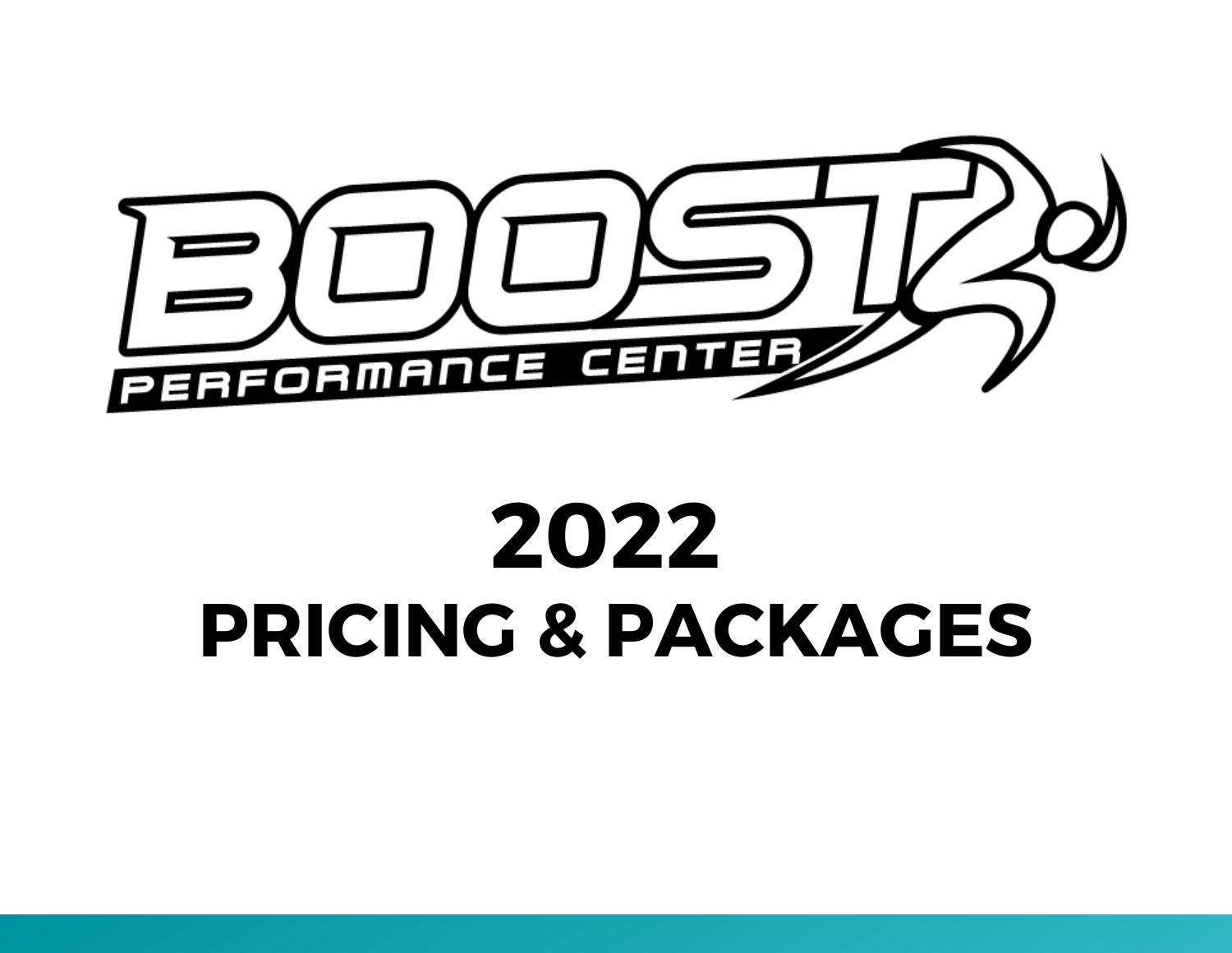

### **A NOTE FROM RAY AND STACIE**

Dear Parents and Athletes,

At Boost, we have always strived to provide youth athletes with high-quality, science-based athletic development programs. Since opening our first facility in 2016, we have tried to keep annual price increases at or below 3%. Over the past 3 years, we have been faced with extenuating circumstances that include the following:

- COVID-19 pandemic
- $\bullet$  Increases in labor costs
- Increases in supplier costs
- Historical rates of inflation

In addition, as Boost Training continues to grow and evolve we are looking to reorganize the format of training sessions to allow each athlete to get the most out of their time with coaches. Immediate changes going forward:

- Athletes will be organized into age groups
- Strength training will require onboarding to join
- Price increases for training
- Monthly auto-pay contracts debiting on the 1st of the month

The fact is we, as a business, are not immune to the times we're living in right now and will be implementing the changes listed above effective January 31, 2022. We appreciate the opportunity to be a part of your child's development.

With Gratitude, Ray and Stacie Bass, and Boost Training Staff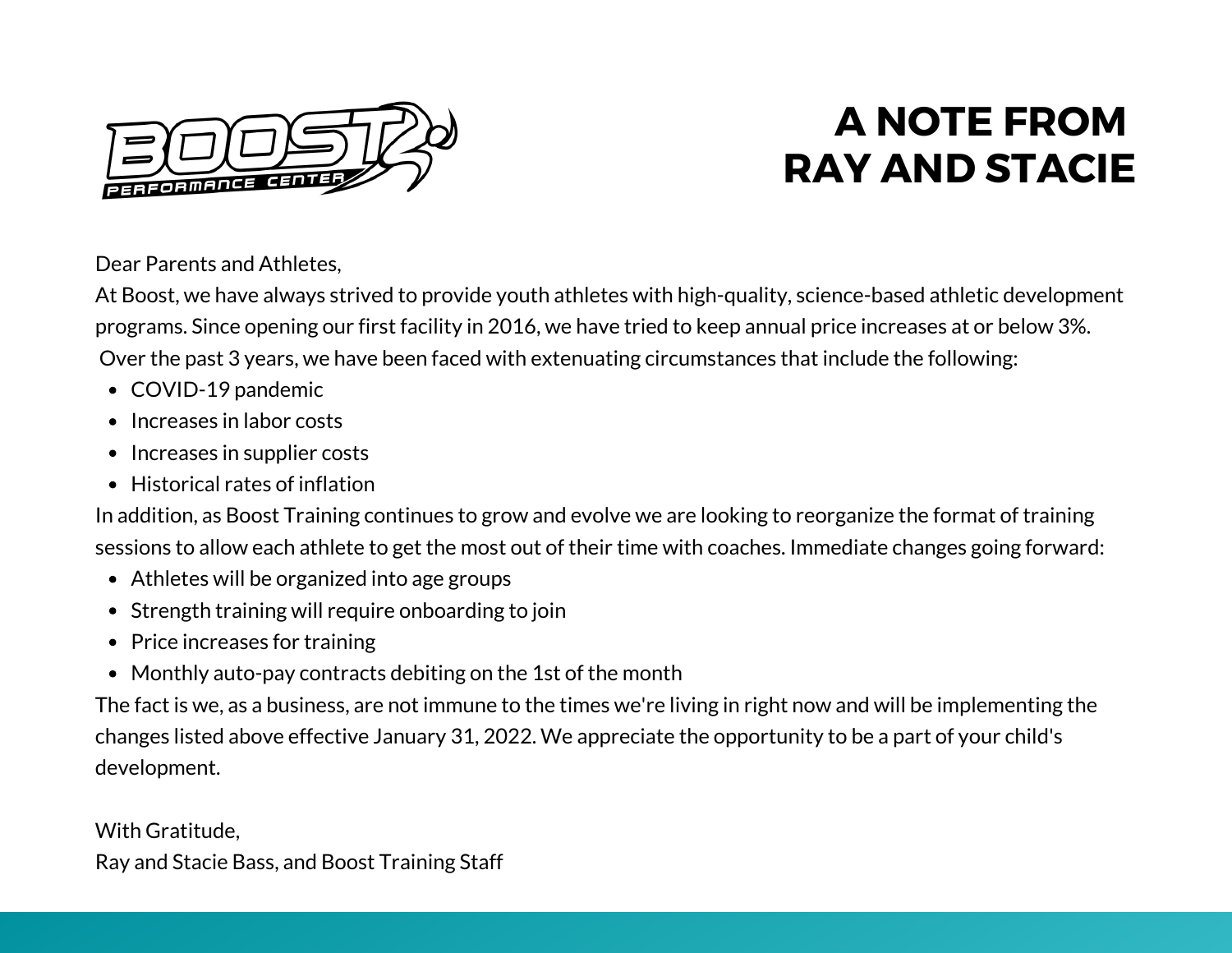

## **PROGRAM FLOW**

#### **AL L -STAR S AGES 5-6**

- Agility ladder proficiency 1.
- Jumping and landing mechanics 2.
- 3. Intro to arm mechanics

#### **B O O STIES AGES 7-8**

- 1. Intro to multi-directional plyometrics
- Acceleration & deceleration mechanics 2.
- 3. Proficient in arm mechanics

#### **CHAMPI O NS AGES 9-11**

- Movement specific plyometrics 1.
- 2. High volume work
- Linear, lateral, & multi-directional 3. movement mechanics
- 4. Intro to resisted sprinting & movement
- 
- 5. Accel decel progression
- Grade sheets 6.

#### **D OMINAT O R S AGES 11-13**

- Movement specific plyometrics 1. 2. High volume work Linear, lateral, & multi-directional 3. movement mechanics
- 4. Resisted sprinting & movement
- 5. Accel decel progression
- Grade sheets 6.

#### **EL ITE AGES 14-18**

- 1. Advanced speed, movement, &
	- plyometric concepts
- 2. Higher volume of advanced
	- technical and resisted work
- 3. Camp & combine prep
- Grade sheets 4.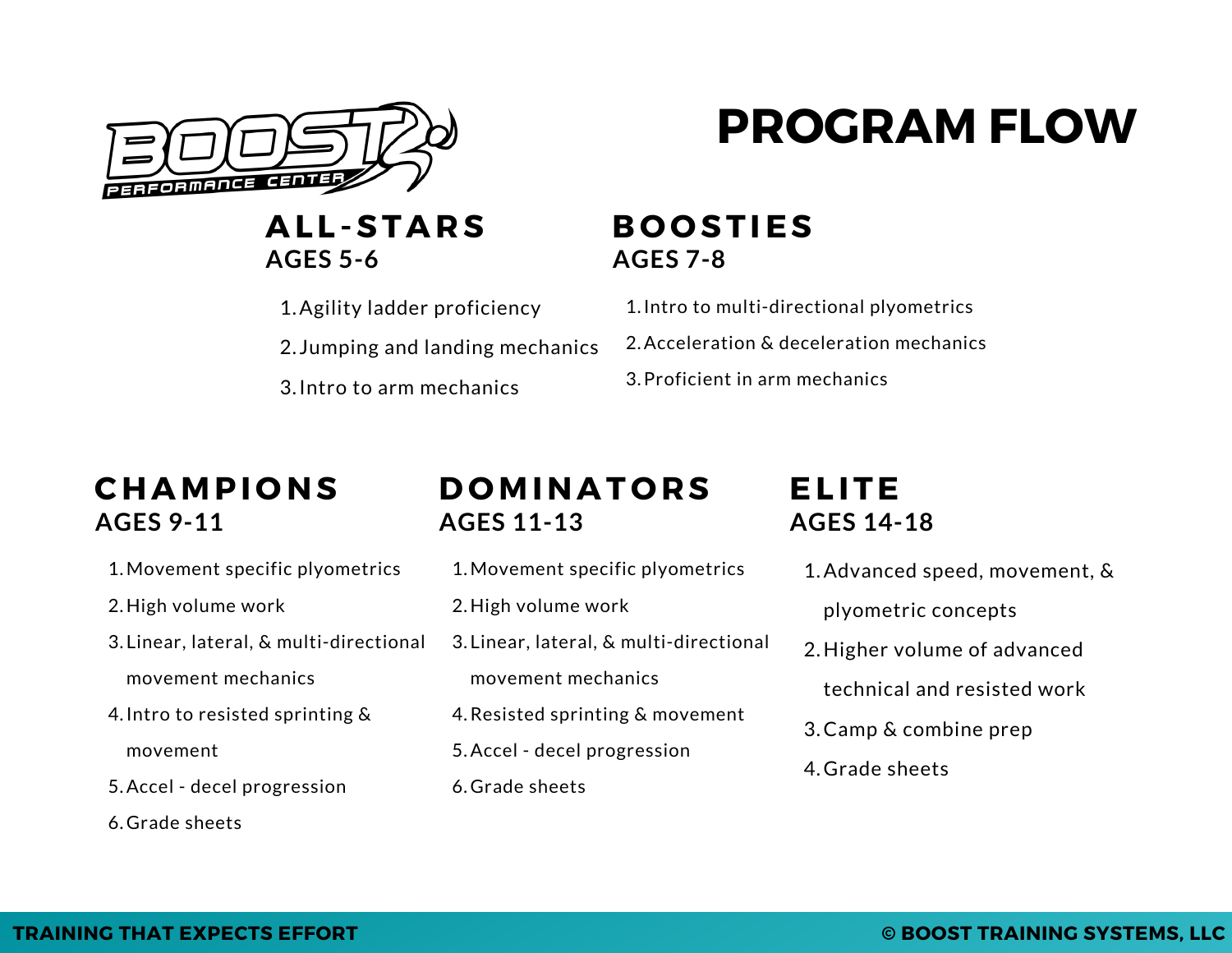



New Policies

- Athletes are organized into appropriate age groups. 1.
- 2. Strength classes max of 9 athletes.
- Speed classes max of 15 athletes. 3.
- Clients are on monthly auto-payments that debit the 1st of the month. 4.
- To cancel a monthly membership, we require a 10-day notice via text (951)532-4904 or email to 5. admin@BoostTrainingSystems.com with parent name, athlete name, date of request.
- Monthly memberships are only prorated for the following reasons: 6.
	- Client's beginning month a.
	- Closed for holidays b.
	- c. Facility class cancellation or emergency

Policies that have not changed:

- 1. Programs are based on enrollment, not attendance.
- 2. Payments are due by the 1st of the month.
- 3. No refunds.
- Annual registration fee \$15 per child OR \$25 per family. 4.
- 5. One make-up class per child, per month.
- Sibling discount \$5 per month on second and any subsequent memberships. 6.
- Classes must be early canceled at least 4 hours in advance by text (951)532-4904 or email 7. (admin@BoostTrainingSystems.com)
- 8. Once a make-up class is scheduled, it cannot be rescheduled.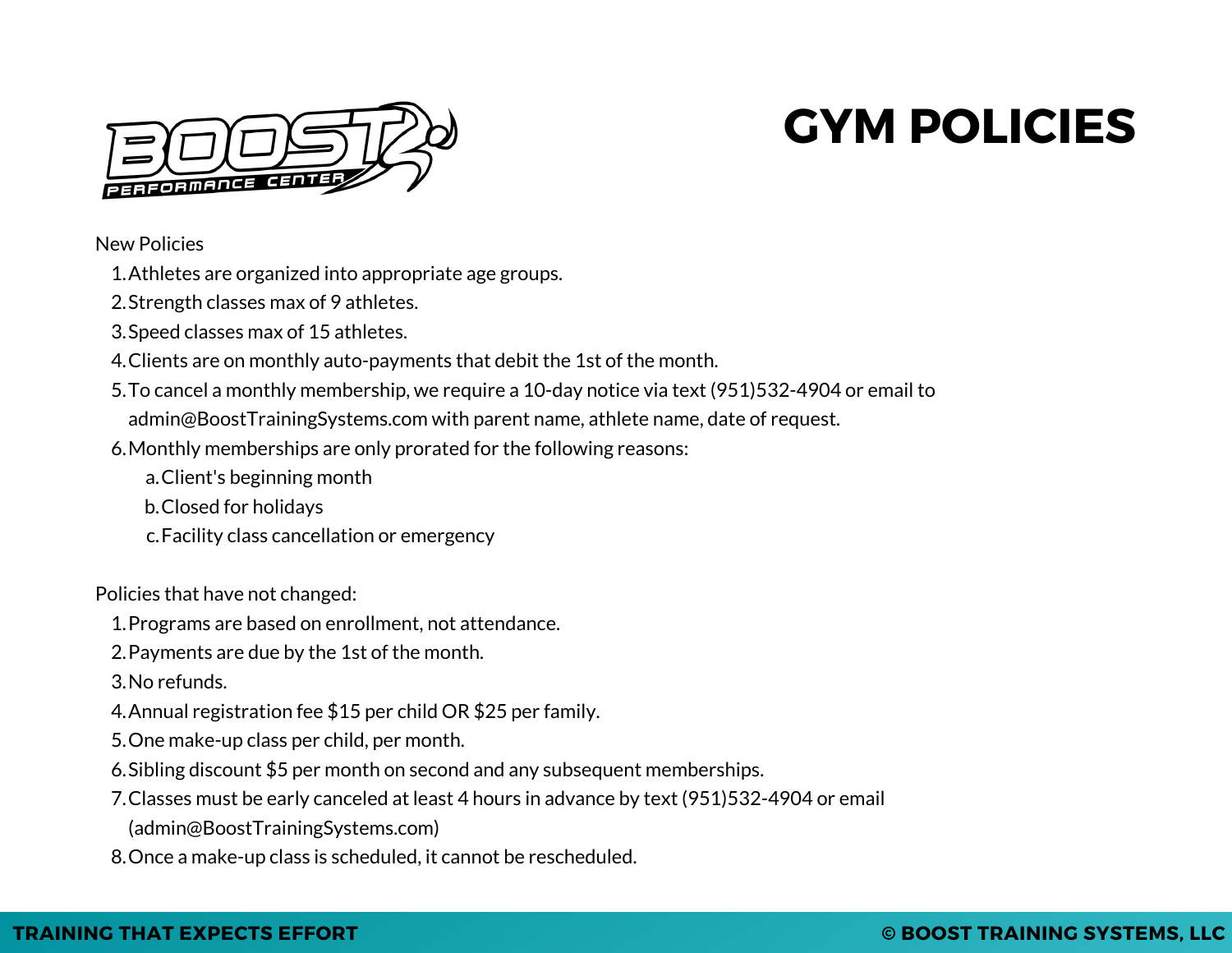

## **2022 WINTER & SPRING SCHEDULE (FEB - JUNE)**

| <b>Time</b>    | <b>Speed</b><br>(Turf)          | <b>Strength</b><br>(Weight-Room) |
|----------------|---------------------------------|----------------------------------|
| 4:00 - 4:45 pm | <b>All-Stars &amp; Boosties</b> | <b>Champions</b>                 |
| 4:50 - 5:50 pm | <b>Champions</b>                | <b>Dominators</b>                |
| 5:55 - 6:55 pm | <b>Dominators</b>               | <b>Dominators &amp; Elite</b>    |
| 7:00 - 8:00 pm | <b>Elite</b>                    | <b>Dominators &amp; Elite</b>    |

#### *Classes Monday-Friday*

*Check the online schedule for holiday closures.*

*See Program Flow chart for age group organization.*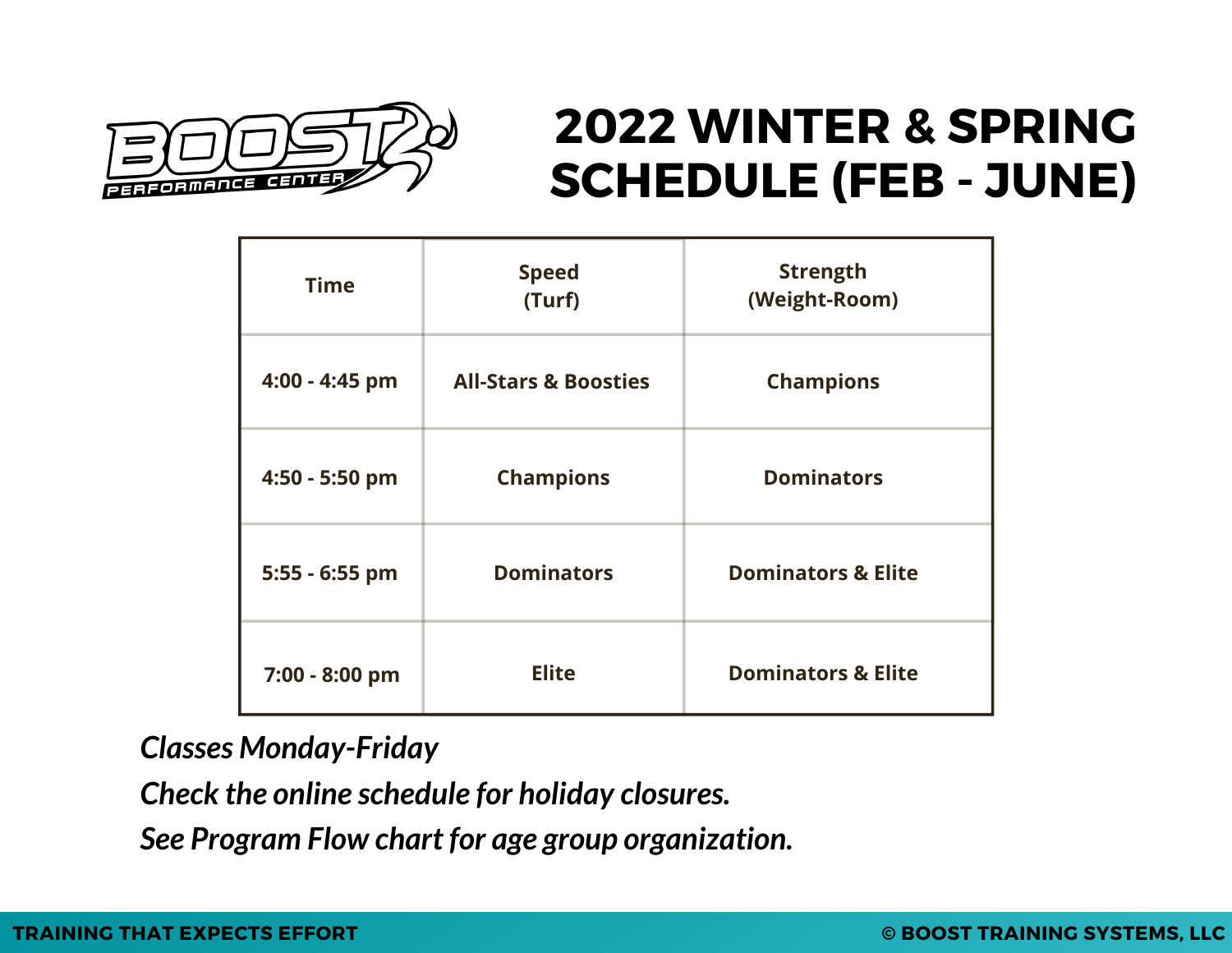

## **ALL-STARS & BOOSTIES PRICING AND PACKAGES**

| <b>Package</b>         | Cost            |
|------------------------|-----------------|
| <b>Essential Speed</b> | \$68 per month  |
| <b>Ultimate Speed</b>  | \$120 per month |

**Package Policies:**

- 1. No drop-in option
- **Speed classes are 45 minutes** 2.
- Essential = 1x/week 3.
- Ultimate = 2x/week 4.
- 5. List price is based on 4-week billing cycles.

*The monthly cost may change based on the number of billing weeks and holidays.* a.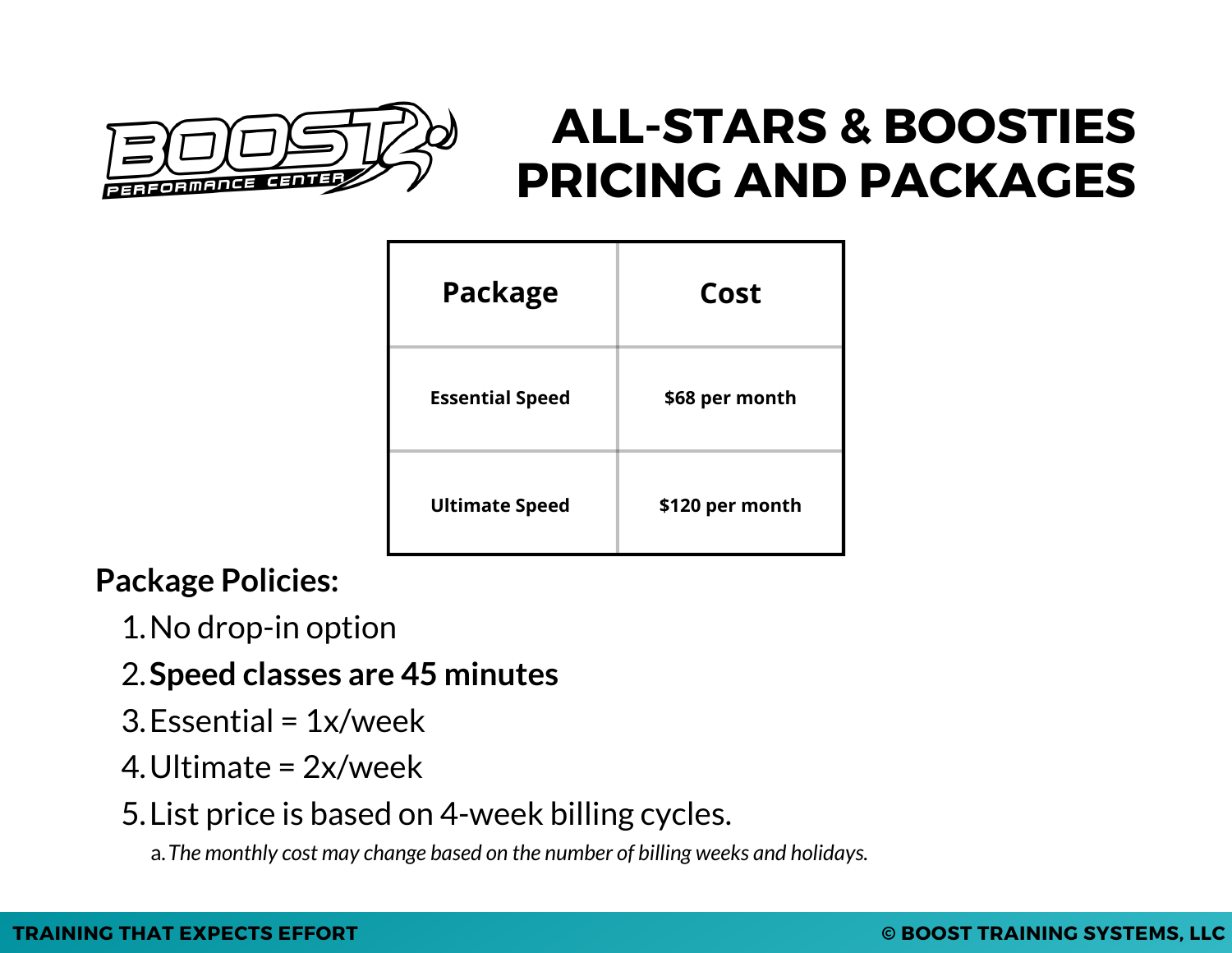

### **CHAMPIONS PRICING AND PACKAGES**

| <b>Package</b>   | <b>Speed</b>    | *Developmental<br><b>Strength</b> | <b>Value</b><br><b>Strength &amp; Speed</b><br><b>5% Savings</b> |
|------------------|-----------------|-----------------------------------|------------------------------------------------------------------|
| <b>Drop-in</b>   | \$24 one-time   | N/A                               | N/A                                                              |
| <b>Essential</b> | \$84 per month  | \$108 per month                   | \$182.40<br>per month                                            |
| <b>Ultimate</b>  | \$152 per month | \$200 per month                   | \$334.40<br>per month                                            |

#### **Package Policies:**

- 1. No drop-in option for strength
- Essential = 1x/week 2.
- Ultimate = 2x/week 3.
- 4. List price is based on 4-week billing cycles.

*The monthly cost may change based on the number of billing weeks and holidays.* a.

#### **\****Developmental Strength*

Intro to functional strength for first*time lifters.*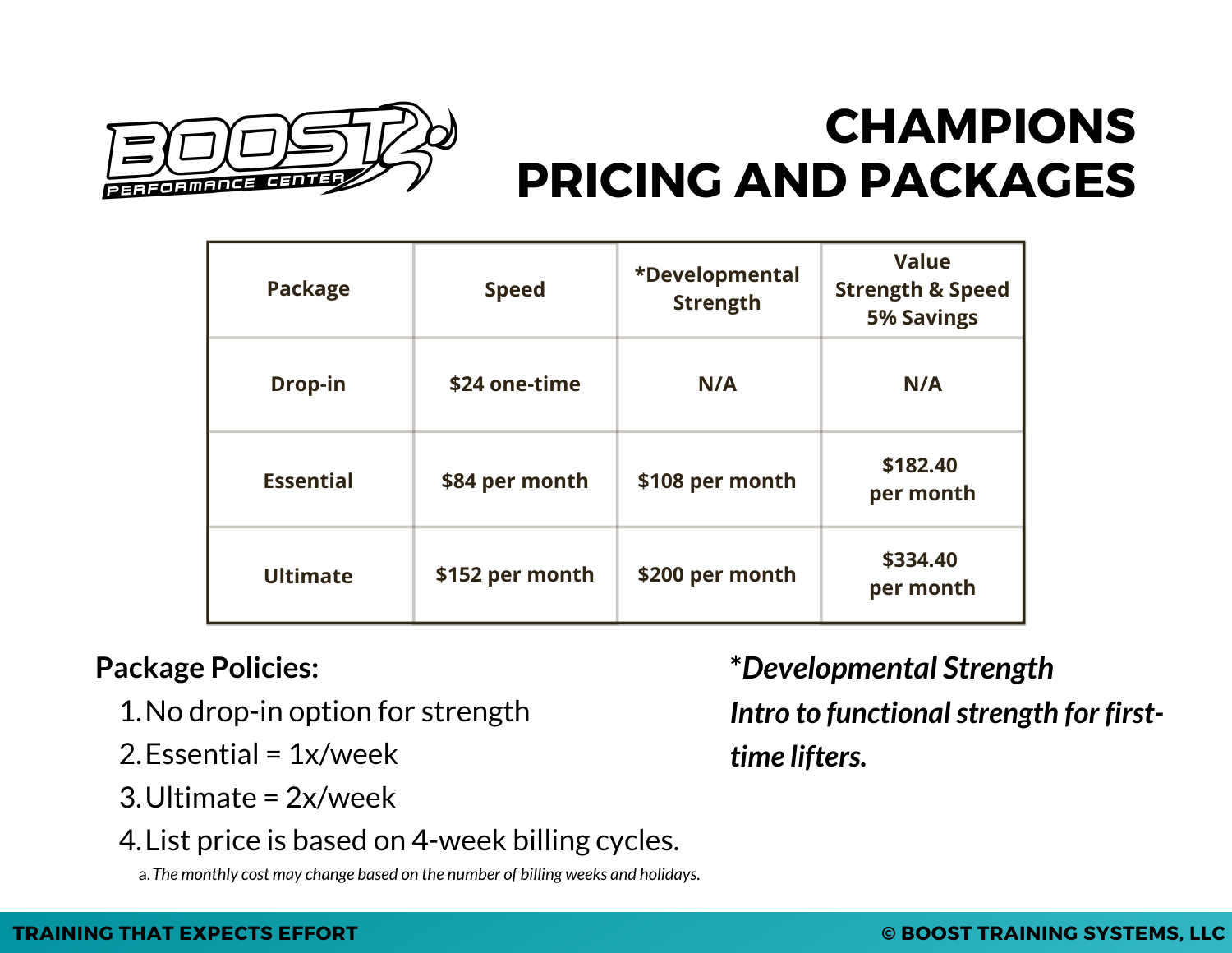

### **DOMINATORS & ELITE PRICING AND PACKAGES**

| <b>Package</b>   | <b>Speed</b>    | <b>Strength</b> | <b>Value</b><br><b>Strength &amp; Speed</b><br><b>5% Savings</b> | *Plus<br><b>Strength, Speed, &amp; Scoop</b><br><b>10% Savings</b> |
|------------------|-----------------|-----------------|------------------------------------------------------------------|--------------------------------------------------------------------|
| <b>Drop-in</b>   | \$24 one-time   | \$37 one-time   | N/A                                                              | N/A                                                                |
| <b>Essential</b> | \$84 per month  | \$136 per month | \$209<br>per month                                               | N/A                                                                |
| <b>Ultimate</b>  | \$152 per month | \$256 per month | \$387.60<br>per month                                            | \$439.20<br>per month                                              |
| <b>Absolute</b>  | \$204 per month | \$360 per month | \$535.80<br>per month                                            | \$600.10<br>per month                                              |

#### **Package Policies:**

- $\bullet$  Essential = 1x/week
- $\bullet$  Ultimate = 2x/week
- Absolute = 3x/week
- List price is based on 4-week billing cycles.
	- *The monthly cost may change based on the number of billing weeks and holidays.*
- *\*Plus packagesinclude Scoop Program + Free Nutrition Plan*